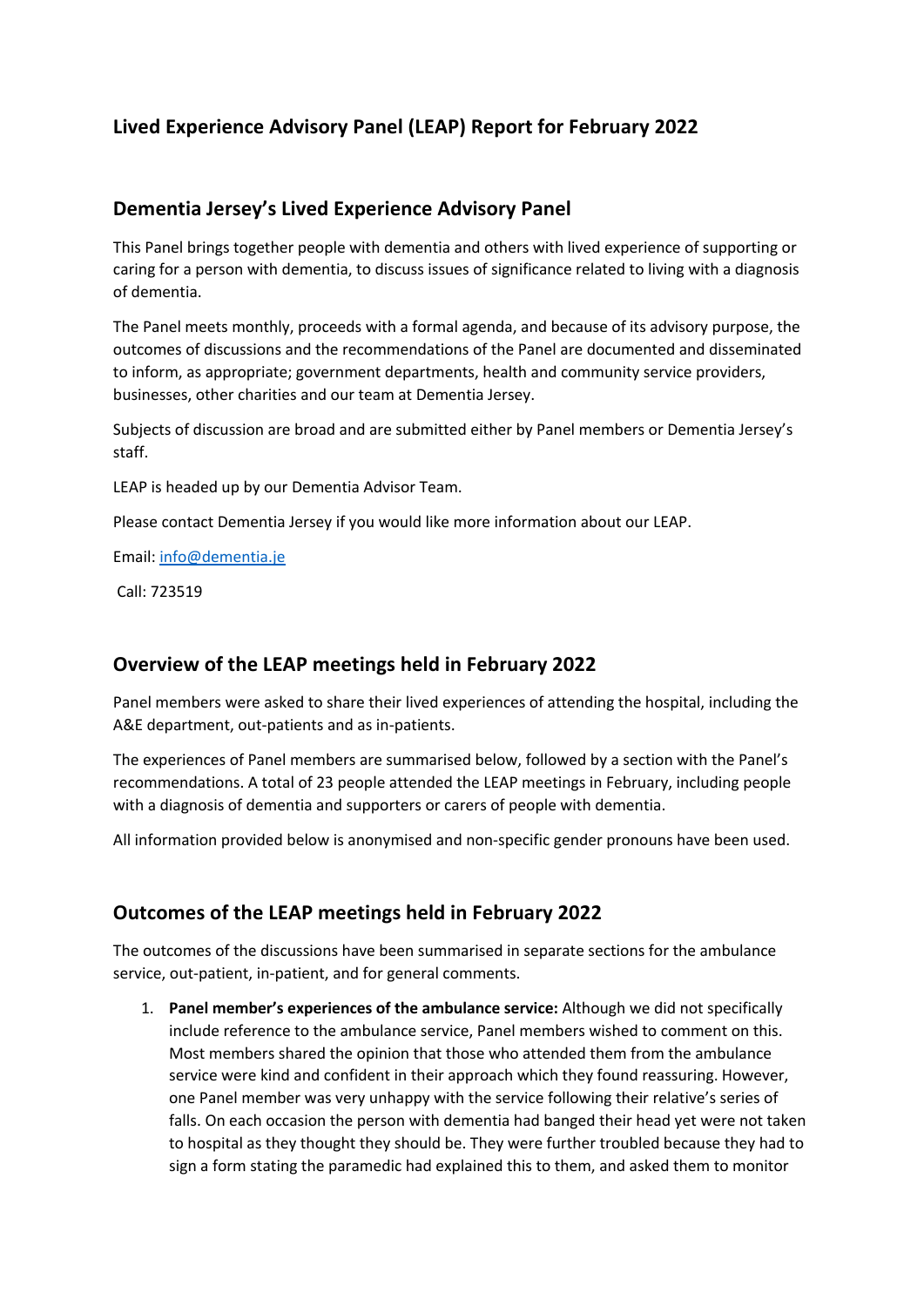the person at home. This member said, *"I was just so hugely burdened by the responsibility that fell on me and it just felt like I was battling with them".* The Panel member appreciated that the service was under pressure and that taking someone to hospital would put pressure on the hospital too. Others were worried by long delays in ambulances arriving. Another's experience was of being asked to call back 4 times and then when a paramedic arrived in a car there was no option of taking them to hospital. They said, "*It was all a disaster".* Another reported that they too had to wait for an ambulance for 2 hours after a person with dementia had fallen down the stairs.

- 2. **Accident and Emergency Department parking:** It was reported that this was always difficult and that getting a parking space even some distance away could not be guaranteed. Panel members reported that this always added extra stress to an already stressful event for a person with dementia and that there was always the need to leave extra time to find a space, which was an added extra problem.
- 3. **Accident and Emergency – conversations about patients not being resuscitated:** Two Panel members said they were asked to discuss details about not resuscitating their relatives in the A&E department. They considered this to be inappropriate because this had not previously been discussed and that A&E was not the time or place to make such decisions. They were further aggrieved because this was discussed in the presence of their relatives who were both conscious at the time yet not included in these discussions.
- 4. **Accident and Emergency – other disruptive patients:** Several of our Panel members expressed their disappointment that their relative with dementia had found the whole experience of being in A&E distressing because of the disruption caused by other patients who were loud, aggressive and frightening. No alternative quieter spaces had been offered to the person with dementia.
- 5. **Accident and Emergency – dementia not triaged:** Some of the Panel members said that they were unhappy that their relative's dementia did not appear to affect the triage system in place in A&E. They said that they had told staff that their relatives would be distressed if they had to wait in unfamiliar surroundings and this would likely make any diagnosis and treatment harder for the staff. Panel members said that this made them feel that medical staff did not value their suggestions and they felt powerless to help.
- 6. **Accident and Emergency – patient support:** During covid restrictions, relatives have not been able to attend A&E with the patient. One Panel member said it had taken them 30 minutes to try and persuade the staff that their relative would need them nearby as otherwise they would be anxious and disruptive. They remained outside the department and liaised with staff via a mobile phone. The member said that they thought the staff were all very stressed. All members understood the covid measures but felt there should have been exceptions for people with dementia and others with learning difficulties.
- 7. **Out-patient experience – care:** Most Panel members reported that the care given by all staff within the out-patients department was kind, courteous and professional. One member said, *"The team in clinical investigations were fantastic and the service was fabulous".*
- 8. **Out-patient experience – navigating through the hospital:** All Panel members had experienced some difficulty themselves with navigating through the hospital to get to the departments they needed to access.
- 9. **Out-patient experience – communication:** Some carers of people with dementia reported that staff had spoken to them, ignoring the person with dementia, and others said that staff had spoken only to the person with dementia excluding them when they said it would have been obvious that the person with dementia would not understand or remember any details of the conversations.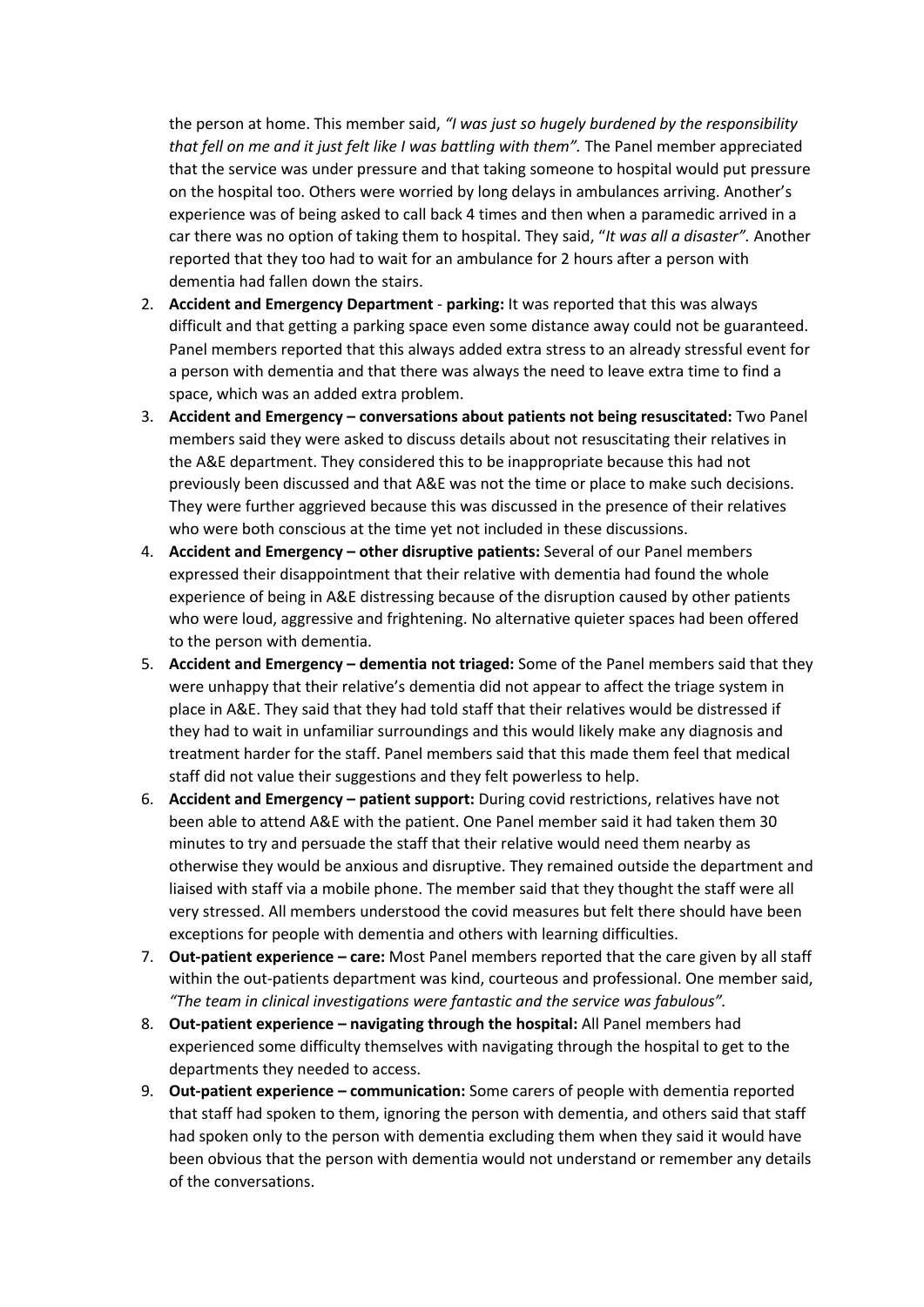- 10. **Out-patient experience – appointment letters:** Some Panel members reported that their relative with dementia had received letters for appointments sent to them which they had either purposely or accidentally mislaid or forgotten about. Because of this some appointments had been missed.
- 11. **Out-patient experience – appointment times/length:** Panel members shared similar experiences related to the of the timing of appointments. Often this meant that the person with dementia's routine had to be disturbed to attend at the given time and that because communication was often difficult the time allocated for the appointment then seemed rushed. The Panel's experience was that if appointment times needed to be changed to a more convenient time of day, such changes incurred significant delays, often of many weeks.
- 12. **In-patient experience - care:** All Panel members reported that all staff were kind, courteous and professional, however almost all said that they felt that the care for people with dementia in hospital fell short of what they hoped for and expected. They also reported that the staff appeared to rely on family members and other patients to look after patients with dementia and *"keep an eye on them".* They reported that they felt the staff were under pressure and knew they were not providing the services they seemed to want to provide. Some said that patients were not helped to eat or drink if they needed this nor helped with menu choices. Panel members felt that some of these problems seemed to be because the staff involved in the care did not understand the needs of a person with dementia or the associated symptoms that needed extra or different support, when they seemed relatively physically able to manage certain tasks. One member said that this issue caused their relative to lose 3 stone in weight during a stay in hospital. This person died in hospital. The Panel member said *"I was so saddened that this was the manner of their death. The whole experience was dreadful".* Another Panel member however was pleased that they had been asked to return to the hospital to help settle their partner who was distressed. This Panel member said that this showed the staff to be flexible with visiting hours which to them showed they understood their partner's needs.
- 13. **In-patient experience – personal property:** One Panel member reported that while their partner was in hospital both their false teeth and watch were lost. Others then reported similar situations. As these patients all had dementia, the Panel members believed it should not be the patients' responsibility to care for such essential items. One of these members then said how distressing it was for their partner to have to revisit the dentist and that this was an extra expense they should not have had to afford.
- 14. **In-patient experience – communication with relatives:** Panel members unanimously agreed that there was not enough communication with all hospital staff regarding the welfare or treatment of their relative. Their experience was that in some cases the staff had given information to a person with dementia who would not understand this or who would forget it. Members did appreciate that a person with dementia had the right to information about themselves.
- 15. **In-patient experience – wards/bays:** All Panel members said that while there were some benefits of having 6 bed bays for the patients and staff, they also commented that people were troubled by others with dementia in the wards and their sleep was badly affected. Some also said that they were embarrassed by the amount of disruption their relative with dementia had caused for staff and other patients.
- 16. **In-patient experience – common rooms:** All Panel members agreed that they found it helpful to have the opportunity to chat with other patients' relatives in common rooms and help initiate conversation between their relative and other patients.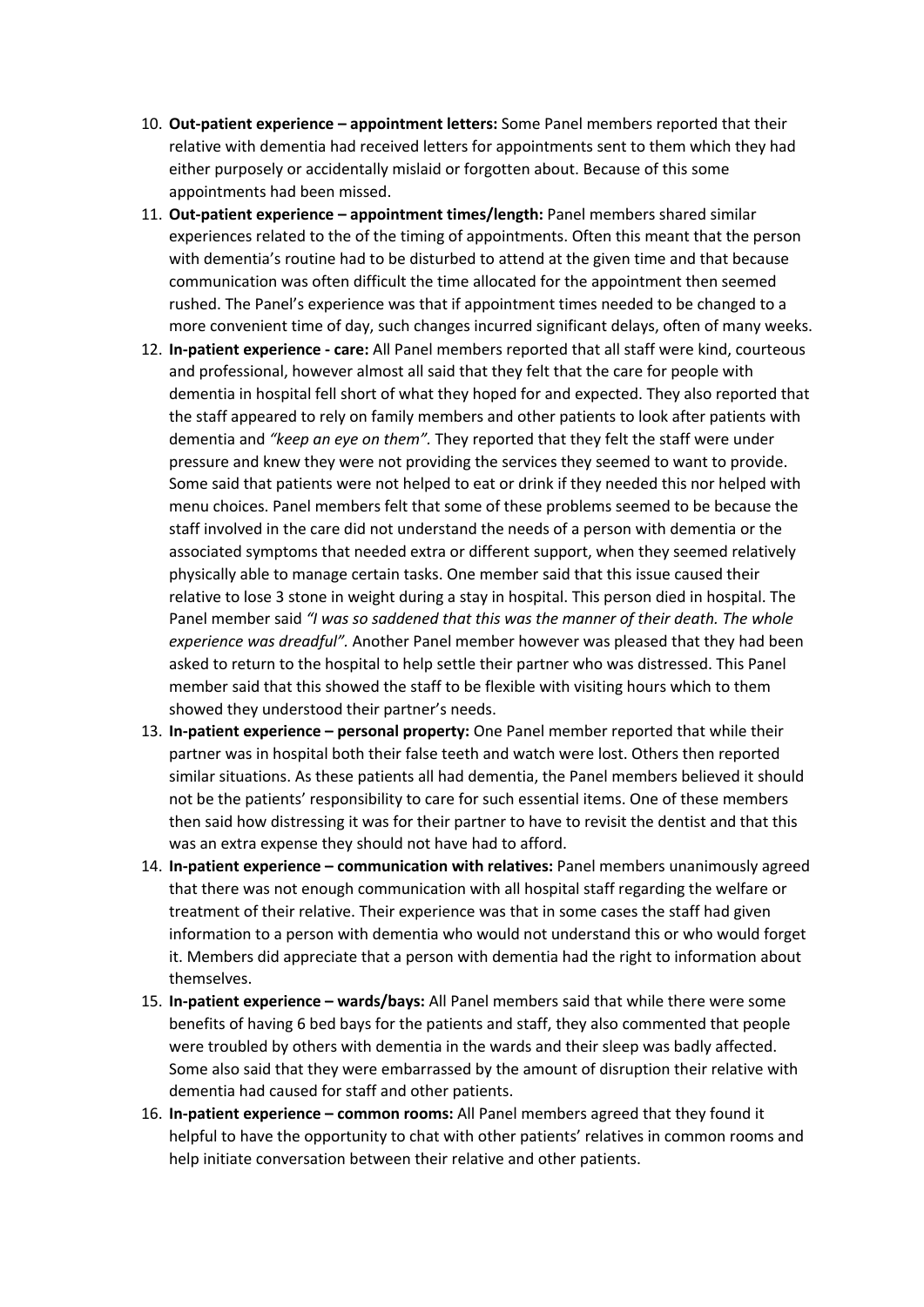- 17. **In-patient experience – signage and other navigation aids**: All Panel members said that they, or their relative with dementia found the spaces difficult to navigate. One Panel member said *"The whole place was so dementia unfriendly. I hope our new hospital, when we get it, pays attention to how extra difficult people with dementia find being in such a strange place and how difficult it is for them to get better when they are there".* Everyone then agreed with this statement.
- 18. **In-patient experience – occupation:** While all Panel members said that they understood that the primary purpose of being in hospital was to help treat a significant medical problem, they felt that the hospital should provide something for people to do, *"Apart from watching the telly, if you could hear it, and if you could see it and if it was your choice of programme!"*
- 19. **In-patient experience – identifiers:** Some Panel members were aware of the dementia identifier scheme but most reported that this was not being used. They said they believed that if this was used and understood by all staff their relative would have had a better experience.
- 20. **In-patient experience - social work support:** Many Panel members reported delays in the social work team attending to set up care plans for discharge and that some social workers, particularly those who said they were relatively new in post, did not seem to have a thorough grasp of Health and Community Services in Jersey, care agency provision, care homes nor of the Long Term Care Scheme.
- 21. **General comment – Les Quennevais**: While the purpose of this Panel is to report on actual lived experiences, the subject of the relocation of some out-patient services and clinics to Les Quennevais was raised. Some Panel members reported that they were happy with this likely move as they lived near Les Quennevais and others said that they would be happy if this resulted in better parking.
- 22. **General comment – information:** Panel members were in general agreement that they felt they were *"Being kept in the dark"* about changes in the structure of our health services.
- 23. **General comment – confidence:** Most Panel members stated that they had little confidence in those charged with the maintenance of our presence health care systems and also of the redesign of these for the future, and were concerned that staff employed within the health service felt similarly. They expressed concern that recruitment and retention of staff would remain a problem given the costs of living in Jersey.

## **Panel members' recommendations concerning hospital experiences**

The following recommendations were made by the Panel.

- 1. **Ambulance service – speed of response**: Because of the extra destress experienced by many people with dementia and their supporters and carers the Panel recommends that in emergency situations such call outs, as far as possible, should be prioritised.
- 2. **Ambulance service – taking a person to hospital:** While the Panel members understood that hospital may not be the best place for a person with dementia, because communication of symptoms may be difficult or impossible, Panel members recommend that supporters or carers should not be left responsible for assessing someone's condition or for making decisions regarding further call outs following an accident.
- 3. **Out-patient – appointment times/information sharing:** The Panel recommends that there should be an option to change appointment times for people with dementia to more suitable times in the day, without incurring any delay in attending the hospital for an out-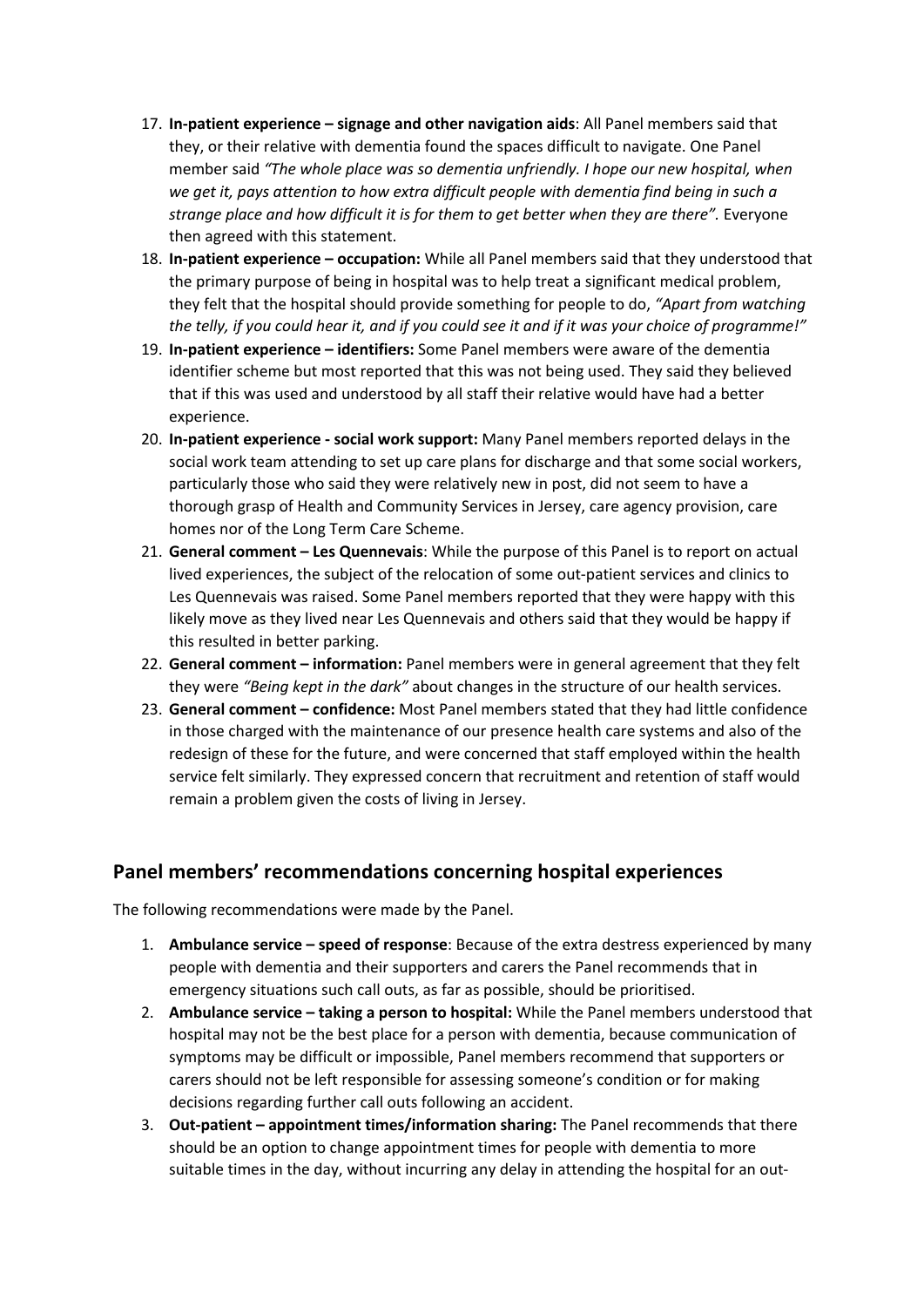patient appointment. They also recommend that there should be, if necessary, extra time allocated for appointments for a patient with a known diagnosis of dementia. The opportunity for phoning or emailing potentially helpful information to hospital staff before appointments was also recommended.

- 4. **Out-patient - appointment letters**: While Panel members appreciated issues related to capacity and confidentiality were important, they recommend some mechanisms to be designed and implemented whereby letters for appointments could be sent to next of kin, with agreement of the patient, and to those with power of attorney to prevent essential appointments being missed.
- 5. **In-patient – assistance for people with dementia:** The Panel recommend that professional carers with specific training in dementia care should be allocated to attend to the complex and varied needs of people with dementia in hospital. This should include, but not be limited to, assisting to support nutrition and occupation.
- 6. **In-patient – patient with dementia identifiers**: Panel members' discussions revealed that the forget-me-not identifiers available for use in the above-bed panels were not in most cases being used. Where these had been used Panel members observed them to be helpful to raise awareness of a person's potential special needs while appreciating their discrete character. The Panel recommend that there is a renewed effort to roll-out the use of these in all wards and that all hospital staff should be trained to understand their significance.
- 7. **General recommendation – parking:** All Panel members agreed that the availability of a guaranteed, safe parking space near to the relevant hospital department was essential and was their first concern and recommendation.
- 8. **General recommendation - appropriate spaces for people with dementia**: While all Panel members acknowledged that hospitals were primarily places for emergency treatment and care and recovery from acute illness, they also stressed the importance of quieter rooms or spaces for people with dementia so that they would be *"less troubled by the regular hustle and bustle of hospital life."* The Panel also recommends that both ward and single rooms options should be made available for people with dementia and for lounges where visitors can meet with patients away from the ward environment.
- 9. **General recommendation – navigation signage:** All Panel members recommend that attention should be made to improving the signage in all areas of the hospital so that spaces are more clearly defined and pathways to them made clearer. They recommend floor pathways as appropriate, pictures to enhance text as appropriate, clearer fonts and consistent use of these and to discard any unnecessary signage or notices. The Panel recommend that new signage and way finders should be tested by people with a range of disabilities and illnesses before these are made permanent.
- 10. **General recommendation – dementia specific training:** The Panel recommend that all staff working in the hospital in any context should have compulsory dementia specific training appropriate to their roles and that this should be regularly updated.
- 11. **General recommendation – communication with next of kin, attorneys or delegates:** The Panel recommend that all staff treating or caring for a person with dementia should be aware of the possible need to involve others when sharing information with the patient, while bearing in mind and respecting patient confidentiality and their capacity.
- 12. **General recommendation – social work support/dementia navigator/care co-ordinator**: Because many Panel members reported not knowing how to access the help they needed and a general lack of social work support, and further that discharges from hospital were often delayed because of complications with care plans, they recommend that all people at the time of a diagnosis of dementia, are allocated a named dementia navigator or care co-